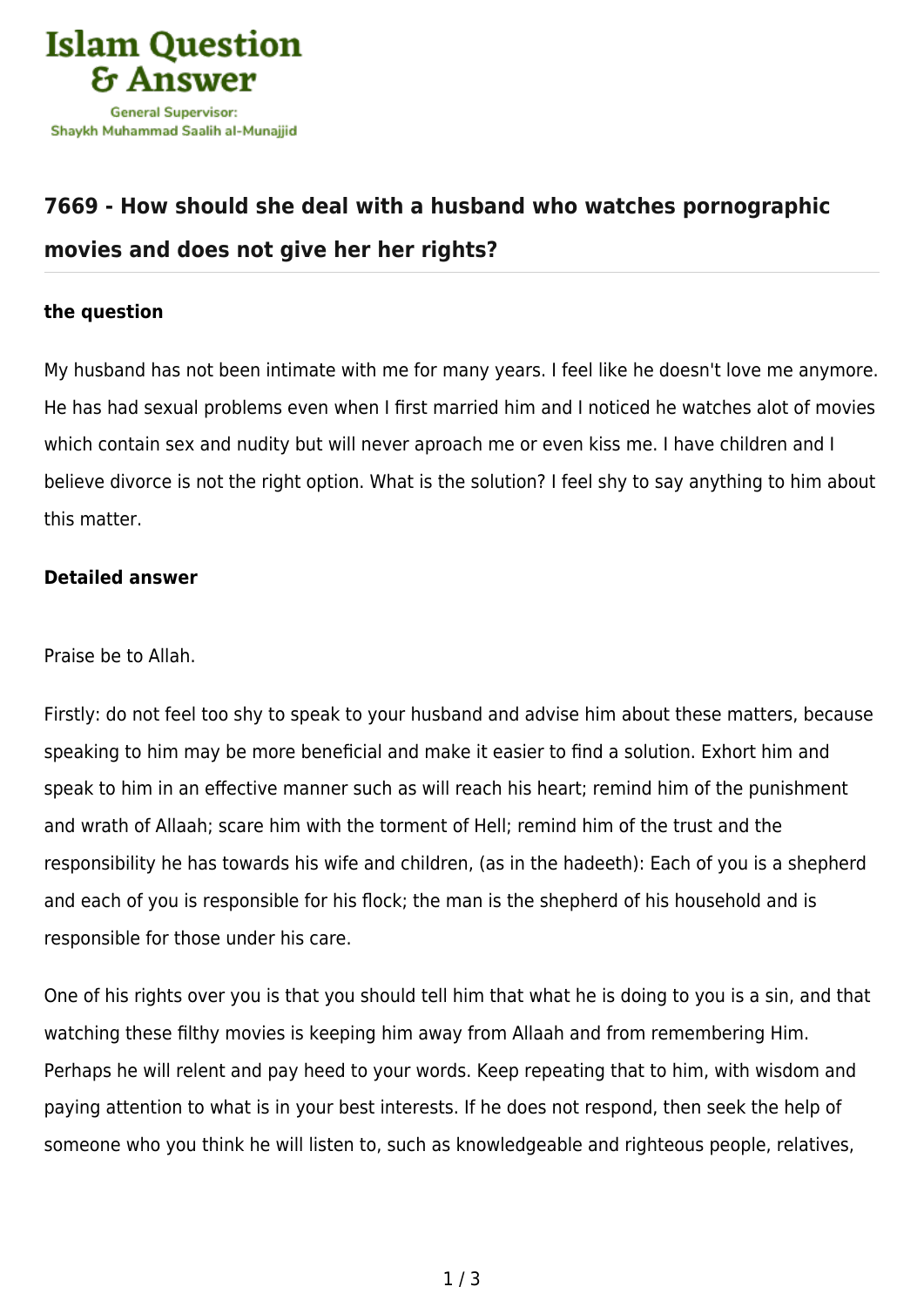

friends or anyone who may have some influence over him.

Secondly:

Try to get him to listen to some effective tapes of khutbahs, speeches and lessons, directly or indirectly, and give him some Islamic books, so that maybe his heart will be opened to the truth.

Thirdly:

If none of this has any effect, then appoint an arbitrator from his family and an arbitrator from your family, who you think will be able, by their involvement, to improve the relationship between you and make him give up the evil things he is involved in. These arbitrators should be righteous people, in accordance with the words of Allaah (interpretation of the meaning):

If you fear a breach between them twain (the man and his wife), appoint (two) arbitrators, one from his family and the other from hers; if they both wish for peace, Allaah will cause their reconciliation. Indeed Allaah is Ever All-Knower, Well-Acquainted with all things [al-Nisaa 4:35]

If these two arbitrators wish for peace, then we ask Allaah to bring you back together in a good and proper manner and to reconcile you with the best relationship there can be between a husband and wife.

## Fourthly:

If the arbitrators cannot achieve a complete reconciliation, then make the following offer to him, if you can be patient and put up with it:

Suggest that he marry another wife, and let you stay with him without any rights as far as the intimate relationship is concerned, on the condition that he gives up his sin and you stay with your children and he spends on you. There is nothing wrong with that, because Allaah says (interpretation of the meaning):